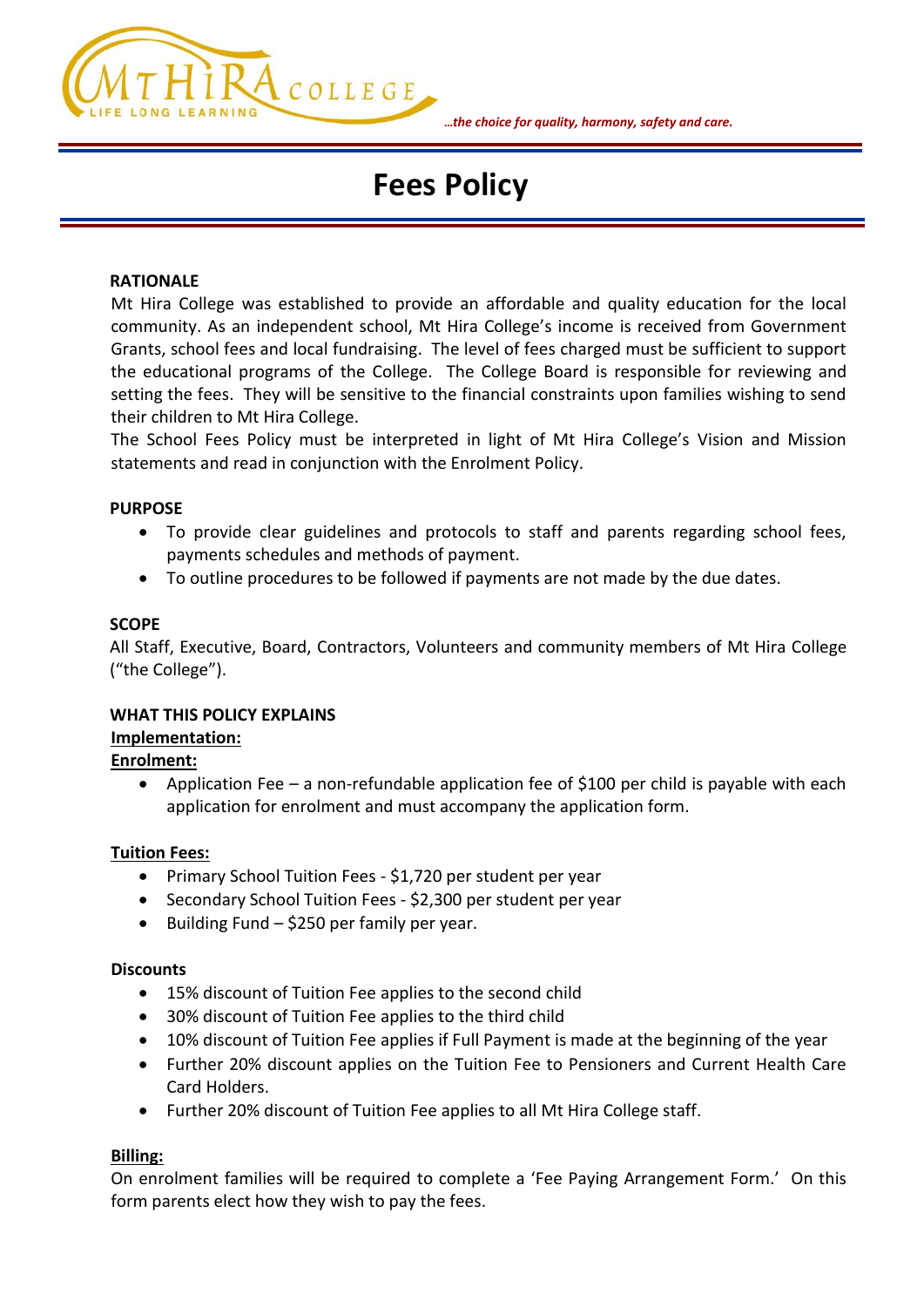- Annually in advance the first account of the year will show the total annual fees, taking into account the 10% discount for paying up front.
- Term by term the due dates of each instalment will be noted at the beginning of the year.
- Families who wish to apply for any other payment schedule must arrange a meeting with the Business Manager to negotiate a different payment schedule.

## **Method of Payment:**

• School fees may be paid by cash, cheque, bank debit or credit card.

**Note:** Payment by cash must be made in person at the office and a receipt obtained. Any claim that school fees were paid in cash must be accompanied by an official school receipt.

## **Non-Payment of Fees:**

In the case of a student currently as the College, the procedure will be:

- Initial follow up will be made two weeks after the due date of the account payment, regardless of the payment arrangement.
- The initial follow-up will be an account rendered or telephone call by the College administrative staff
- If no contact has been made with the Business Manager within seven days after the initial follow up, a letter will be sent requesting either payment be made or contact be made with the Business Manager to discuss the matter.
- If after a further seven days the parents have taken no action a second letter (from the Business Manager) will be sent requesting payment or an appointment within seven days (letter 2).
- If there is no response to this letter the Business Manager will attempt to ring the parents to discuss the matter.
- If the parents cannot be contacted to make an arrangement, or make an arrangement that is not kept, a letter from the Principal will be sent requesting payment or an appointment, within seven days, to discuss the outstanding account (letter 3). Failure to respond may result in temporary withdrawal of tuition and referral to the Board.
- If the parents do not make an appointment to meet with the Principal to discuss the matter, they will be informed that their debt would not be allowed to increase and that they will be required to pay all account arrears (letter 4). The Principal may also send the student/s home (accompanied by Letter 4), explaining that the student/s may not return to the College until the parents have met with the Principal. This meeting will be held in the presence of the Business Manager. A written record will be kept of the meetings with the parents. Failure to respond to letter 4 will result in parents being requested to pay all arrears and a full term's fees (10 weeks) in advance.
- If the parents do not contact the Principal within seven days after letter 4, or make an arrangement that is not kept, the Principal, with the approval of the College Board will write (by certified mail) to the parents and inform them that their child/ren is/are no longer enrolled at the College (letter 5). The account may also be handed to a collection agency for recovery and the debtor will then be liable for all collection costs and any associated fees involved in the recovery of the debt.

## **In the case of a student who has left the College:**

- At the time of leaving the College, the parents will be notified of the outstanding fees.
- If, after two weeks of leaving the College the outstanding fees have not been paid, a letter will be sent by the Principal requesting parents to settle the account, and informing them that if there is no response or satisfactory arrangement entered into to pay the outstanding fees, the account will be handed to a collection agency (Letter 6).

The debtor will then be liable for all collection costs and any associated fees involved in the recovery of the debt.